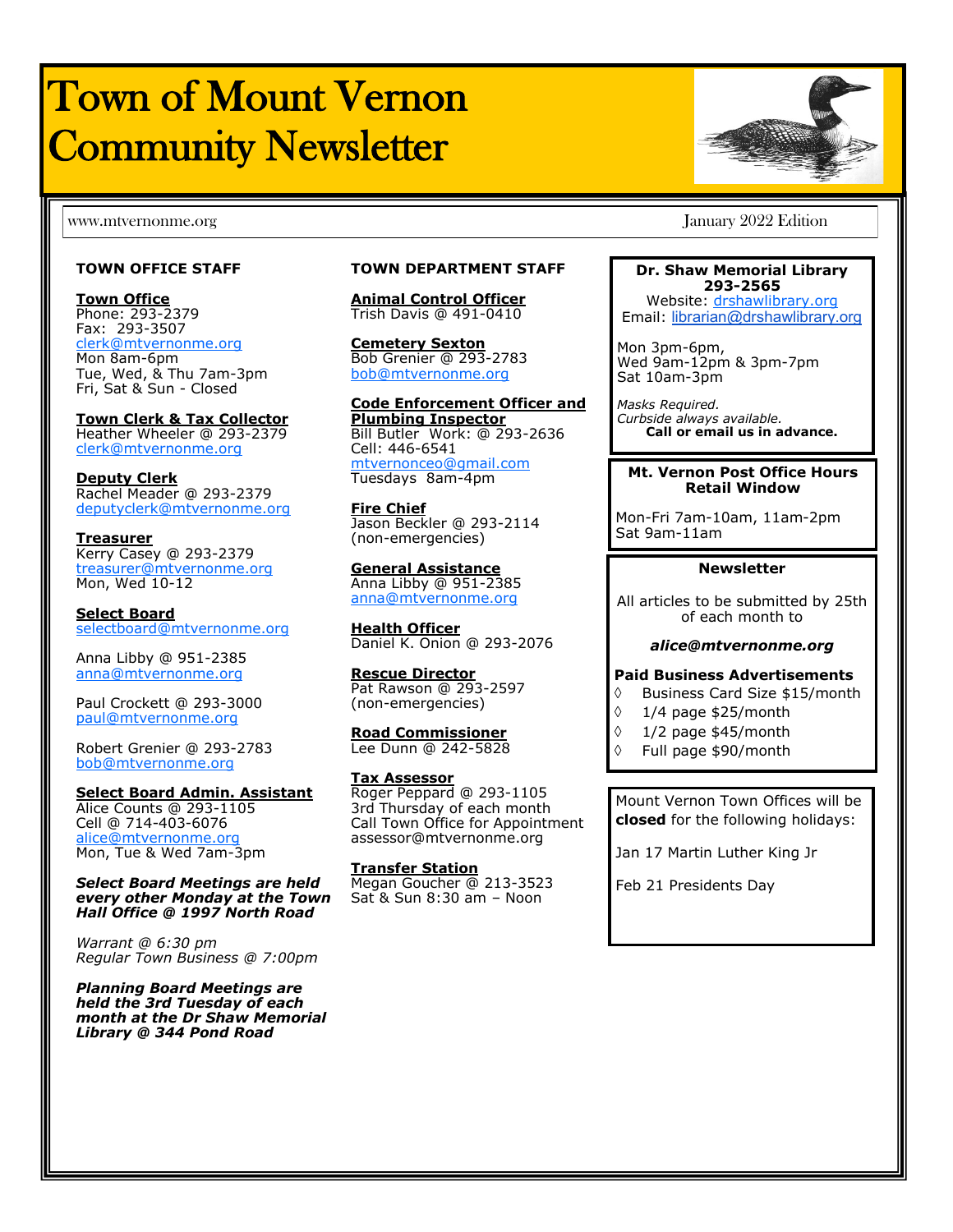# **Select Board Meeting is now live:**

You can find the link on MtVernonME.org under Government. Scroll down to the bottom or click on this link

[Mount Vernon, Maine LIVE](youtube.com/channel/UC3UCAtx3K5rgMCNAcBCqnLQ/live)

#### **January Dates to Remember:**

- **01-01-22—New Year's Day**
- **01-03-22—Select Board Meeting in the Town Hall at 7:00PM**
- **01-04-22—Ridge Riders Snow Mobile Club in the Community Center at 7:00PM**
- **01-05-22—Community Center Board of Trustees Meeting via Zoom at 7:00PM**
- **01-05-22—Broadband Committee (Zoom) meeting at 06:30 - 07:30 PM (see notice below)**
- **01-06-22—Ordinance Review Committee via Zoom at 6:30PM (see notice below)**
- **01-10-22—Girl Scouts Meeting in the Community Center at 5:15—6:45**
- **01-17-22—Martin Luther King Jr Day—Town Offices will be Closed.**
- **01-17-22—Select Board Meeting in the Town Hall at 7:00PM**
- **01-18-22—Planning Board Meeting in the Dr Shaw Memorial Library at 7:00PM**
- **01-19-22—Mount Vernon Republican Committee in the Community Center at 7:00PM**
- **01-19-22—Broadband Committee (Zoom) meeting at 06:30 - 07:30 PM:**
- **01-20-22—Tax Assessor is in town. Make your appointment early at 293-2379**
- **01-24-22—Girl Scouts Meeting in the Community Center at 5:15—6:45**
- **01-31-22—Select Board Meeting in the Town Hall at 7:00PM**
- **01-31-22—Deadline for Dog Registrations. A \$25 late penalty will be due after this date.**

#### **February Dates to Remember:**

- **02-01-22—Ridge Riders Snow Mobile Club in the Community Center at 7:00PM**
- **02-02-22—Ground Hog Day**
- **02-02-22—Community Center Board of Trustees in the Community Canter at 7:00PM**
- **02-02-22—Broadband Committee (Zoom) meeting at 06:30 - 07:30 PM**
- **02-07-22—Girl Scouts Meeting in the Community Center at 5:15—6:45**
- **02-09-22—Safety Committee Meeting in the Community Center at 6:00PM**
- **02-14-22—Select Board Meeting in the Town Hall at 7:00PM**
- **02-15-22—Planning Board Meeting in the Dr Shaw Memorial Library at 7:00pm**
- **02-16-22—Mount Vernon Republican Committee in the Community Center at 7:00PM**
- **02-16-22—Broadband Committee (Zoom) meeting at 06:30 - 07:30 PM**
- **02-17-22—Tax Assessor is in town. Make your appointment early at 293-2379**
- **02-19-22—Aging In Place, February Frolix in the Community Center 9:30Am-11:30AM**
- **02-20-22—Aging In Place, February Frolix in the Community Center 12:30Am-2:00PM**
- **02-21-22—Girl Scouts Meeting in the Community Center at 5:15—6:45**
- **02-21-22—President's Day. Town Offices will be closed.**
- **02-28-22—Broadband Committee webpage linked to town website.**
- **02-28-22—Select Board Meeting in the Town Hall at 7:00PM**

**If you have something going on and want to post on this Town meeting page, please contact Alice Counts at 207-293-1105 or 714-403-6076 or Alice@MTVernonME.org**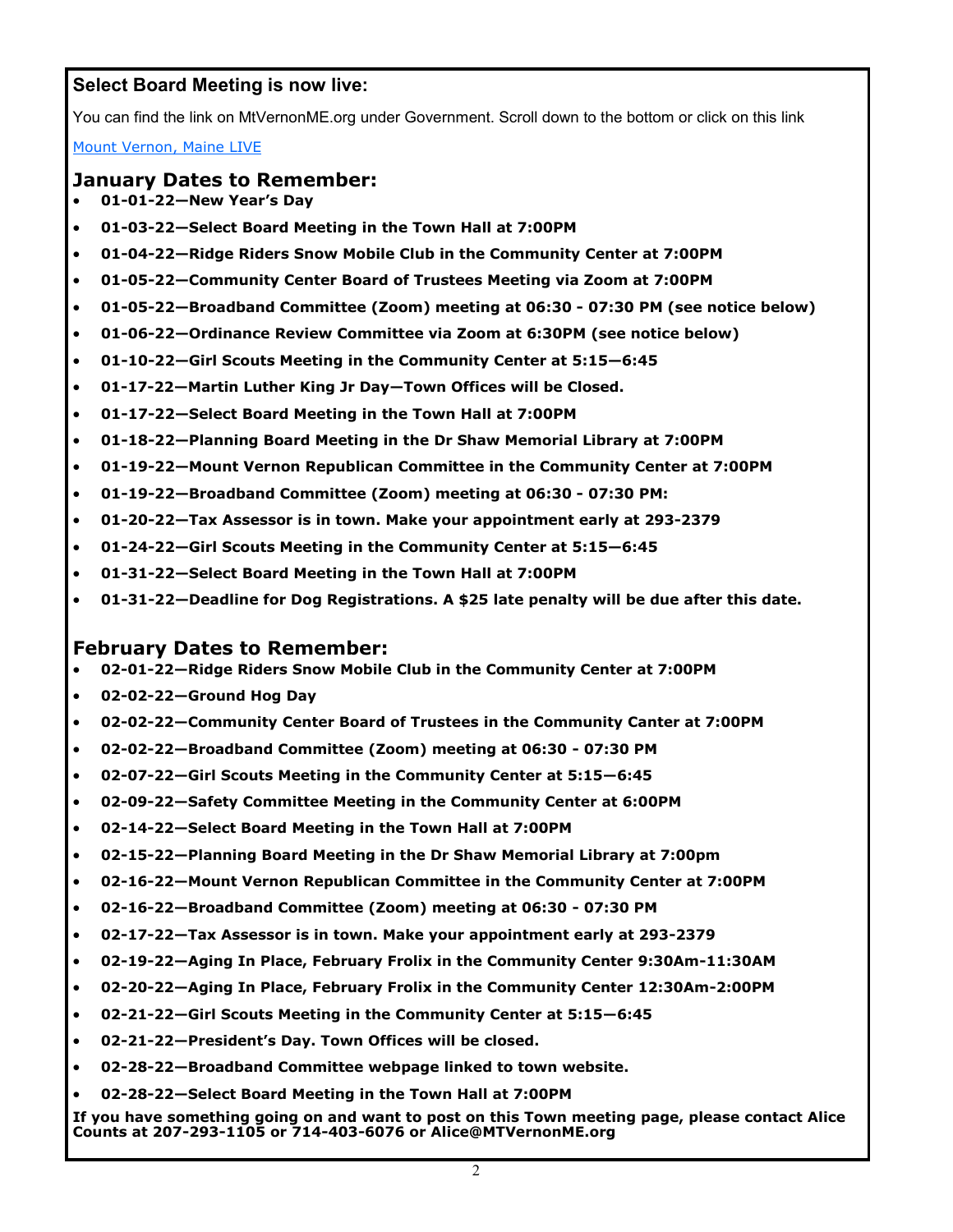# **From the Mount Vernon Select Board**

Another Holiday season has come and gone, and we hope you and your family have had a pleasant one. I have just gotten on the Select Board and have been warmly welcomed by both Paul and Anna and the rest of the office. I would like to remind everyone that we as a Board are here for you and if you have questions or need information, please feel free to attend a Select Board meeting or send us an email and hopefully we can be of help to you.

Recommendations for changes to the Land Use Ordinance have been sent to the Ordinance Review Committee (ORC). Some of the topics are solar installations, addressing fireworks, definition of recreational, seasonal docks and others. The general public is always invited to these meetings, look for time and dates on the Town website.

Whenever I get a chance, I remind everyone to make sure that their property is prominently identified, either at the mailbox or on a self-standing sign. Letters should be four (4) inches in height and reflective if possible.

The Select Board will begin its work of developing a budget for next year, working with the Budget Committee and each Town Department. We always focus on keeping taxes down, but we do have issues at play. The bridge on the Blake Hill Road is a state owned and they expect to remove it within one year due to its disrepair. More information will follow on this issue. We have a Broadband Committee working very hard to get us more coverage and a faster network. So, stay tuned and we will try to keep you up to speed on all that is happing in Town Business.

Respectfully,

Robert Grenier

# **Ordinance Review Committee**

The Ordinance Review Committee will be meeting via Zoom on January 6, 2022 at 6:30 PM to discuss the topics the Select Board has requested the ORC to consider. The topics include: Solar farms, fireworks, definition of structure, front steps, seasonal docks, well setbacks, non-conforming structures, and recreational vehicle definition.

Join Zoom Meeting

<https://us04web.zoom.us/j/77477760019?pwd=cUl0ekg3NW5LSjAycUZXcGFBQ1Rpdz09>

Meeting ID: 774 7776 0019

Passcode: 9D8JpU

Susan P Herman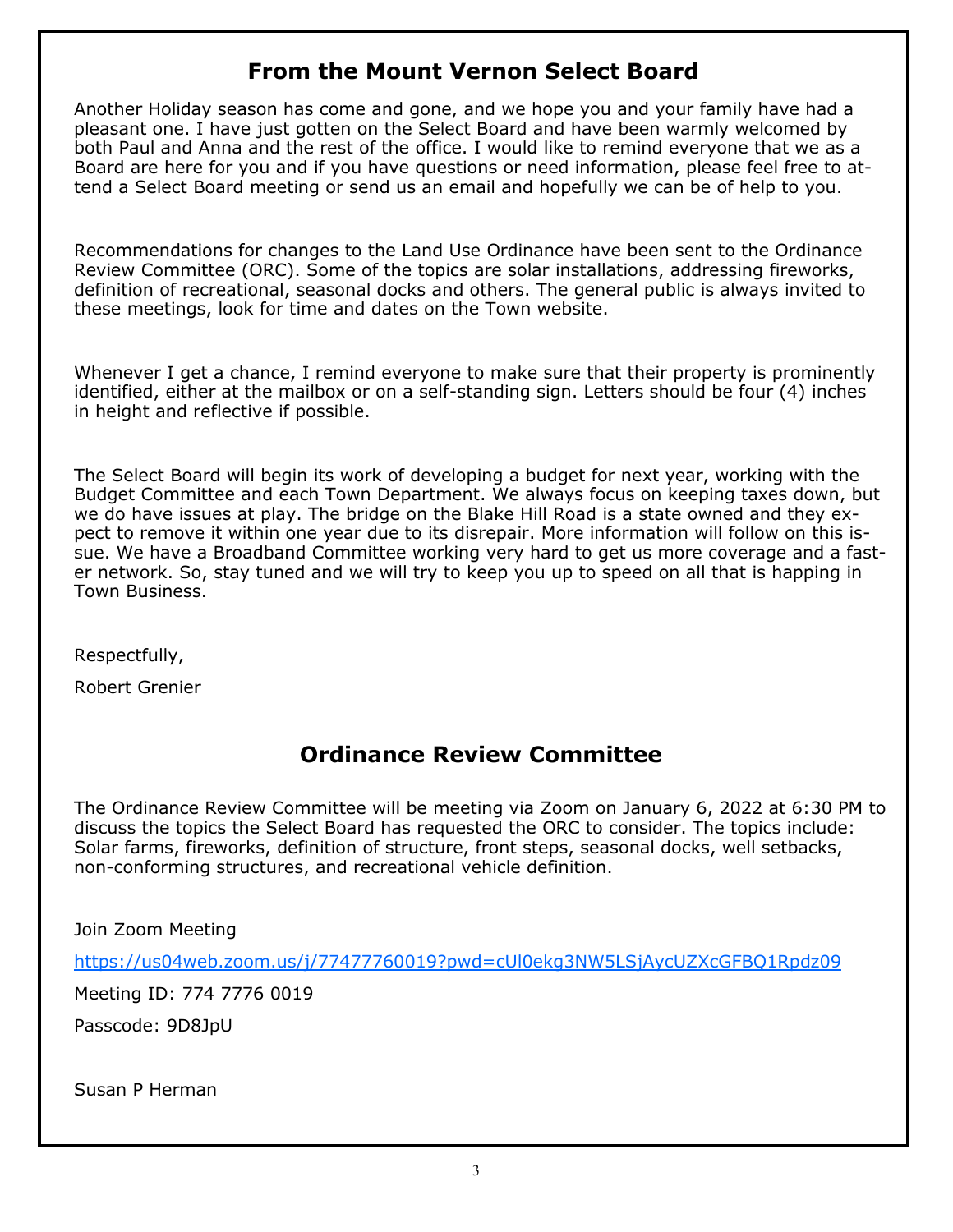# **Community Center News**

Thought you should know that this community is full of generous, thoughtful people. Over the last month I have encountered individuals who give of their time, their experience, their help, and their treasure. It helps me to believe that there is hope for the future. While we are still in a maddening pandemic and the politics of the US tend to divide us, when someone needs help and is at their wits end, the caring helpers come out of the woodwork and do their best to make things right.

After a shaky start, the Community Center's tree lights are finally back on. Our trusty electrician, Dave Talley of Archer Electric, is making sure that the lights stay on to guide Santa to everyone's home. Dan Jiorle, our furnace/heating person, came out on a shockingly cold night to make sure our furnace was working properly. John Jones Plumbing always gives us his time and expertise and we will have an "on Demand" hot water for our kitchen and bathroom. Bo Jesperson if Breathable Home, will have wonderful heat pumps installed in mid-January so we can have supplemental heat and COOLING in the summer. Wendy Stevens, our new housekeeper, is making sure our Community Center sparkles and is clean for public use.

Luke Olson is there ready to help with difficult chores when we need him. Many thanks go to town employees who keep our CC free of ice and snow! Chief Jason Beckler and volunteers (Chris Tibbetts, Ron Lockwood, Luke Olson) decorated the Fire station and the Rescue buildings. Many hands make light work! Thank you ALL!

So, if you happen to see any of these fine people in our community, please thank them for all that they do for us and for our Community Center.

Have a wonderful Christmas and Hanukkah season to All and to All a goodnight!

June Cauldwell

# **Plans Underway for February Frolix**

The calendar is not set but we have some great things lined up for February Frolix. Some of the activities will be similar to 2020, such as snowshoeing (though this year we will have 3 different locations), chair yoga, sledding and skating.

We have several new things planned: we will start the month-long event with puzzle and craft bags for delivery or pick-up at the library. The puzzles will feature some special "metroplex" questions and of course, something edible. Other new activities will include a pick-up or deliver lunch, a children's book reading by the book illustrator and videos on several local Facebook pages.

For complete details, check the February newsletter, look for posters and calendars around town, especially the Dr. Shaw Memorial Library and town office, and on the library Facebook page.

# **Art Work on Display?**

Is there anyone that would like to display their Art Work in the Town Hall Reception Area? We are looking to add some color to our Town Hall and are interested in Displaying Your Art Work on a rotating basis. Please see Alice Counts in the Selectmen's Office for further information.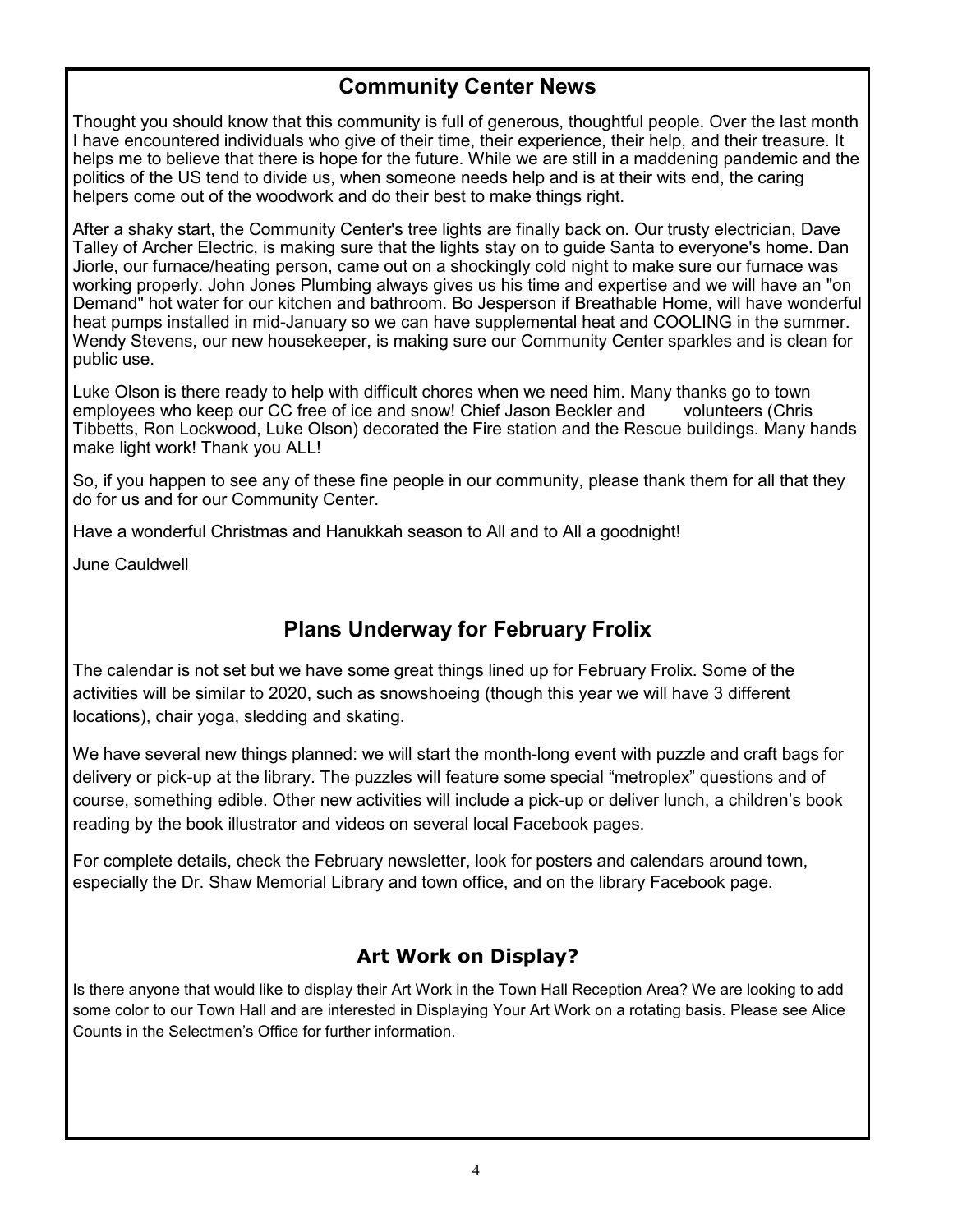# **Mount Vernon Needs Your Help!**

**Neighbors Driving Neighbors (NDN):** is recruiting an Executive Director to start by the end of this year. If interested, please call NDN at (207) 860-0677.

**Travis Mills Foundation:** Looking for volunteers! https://travismillsfoundation.org

We have several Committees, Boards and Positions that are looking for volunteers. Please come and join us. You can contact Alice Counts at 207-293-1105, 714-403-6076 or Alice@mtVernonME.org for more information.

**Athletic Committee** is looking for the following:

**Soccer commissioner** - helps the Athletic Director plan the soccer season and meets with the other towns to plan the season which starts September 11, 2021

**Baseball commissioner**- helps the director plan the baseball season and meet with the other towns.

**Softball commissioner**- helps the director plan the softball season and meet with the other town.

**Other Volunteers** - help with the Athletic Director and Commissioners

We start planning for baseball/softball in February. We start the field work once the snow melts and the fields are dry enough to get gravel delivered.

### **Typical responsibilities:**

- Helping collect registrations and importing registrations into a spreadsheet that is shared with other towns
- Helping plan volunteer days for clean up of the fields
- Helping get student refs for games
- Most communication is via email with typically one meeting in person per sports season.
- This is the link to our athletic committee page [www.facebook.com/groups/185652524949106/](http://www.facebook.com/groups/185652524949106/)

# **Broadband Committee**

We're looking for someone who will work with our committee to:

- Find the best broadband solution for all of Mount Vernon
- Attend committee meetings, usually once or twice per month
- Undertake tasks to help the committee communicate findings and alternatives to the town

# **Minnehonk Ridge Riders Snow Mobile Club**

Next Meeting: Tuesday 01-04-2022

If you are using any of the Mount Vernon Winter Trails, you have the Ridge Riders to thank. They maintain 12 bridges and 28 miles of trails. Please contribute to this club with your donations and memberships in order to keep our trails safe and clear. These trails are using for snow mobile riders and crosscountry skiers. Everyone is invited to our monthly meetings which are normally on the first Tuesday of every month at 700pm in the Community Center.

Membership fees are \$20/yr per individual or \$30/yr per family. Payable at the Town Hall. See Alice Counts.

Cash or Checks made payable to Minnehonk Ridge Riders.

President: John Karabin 207-480-0034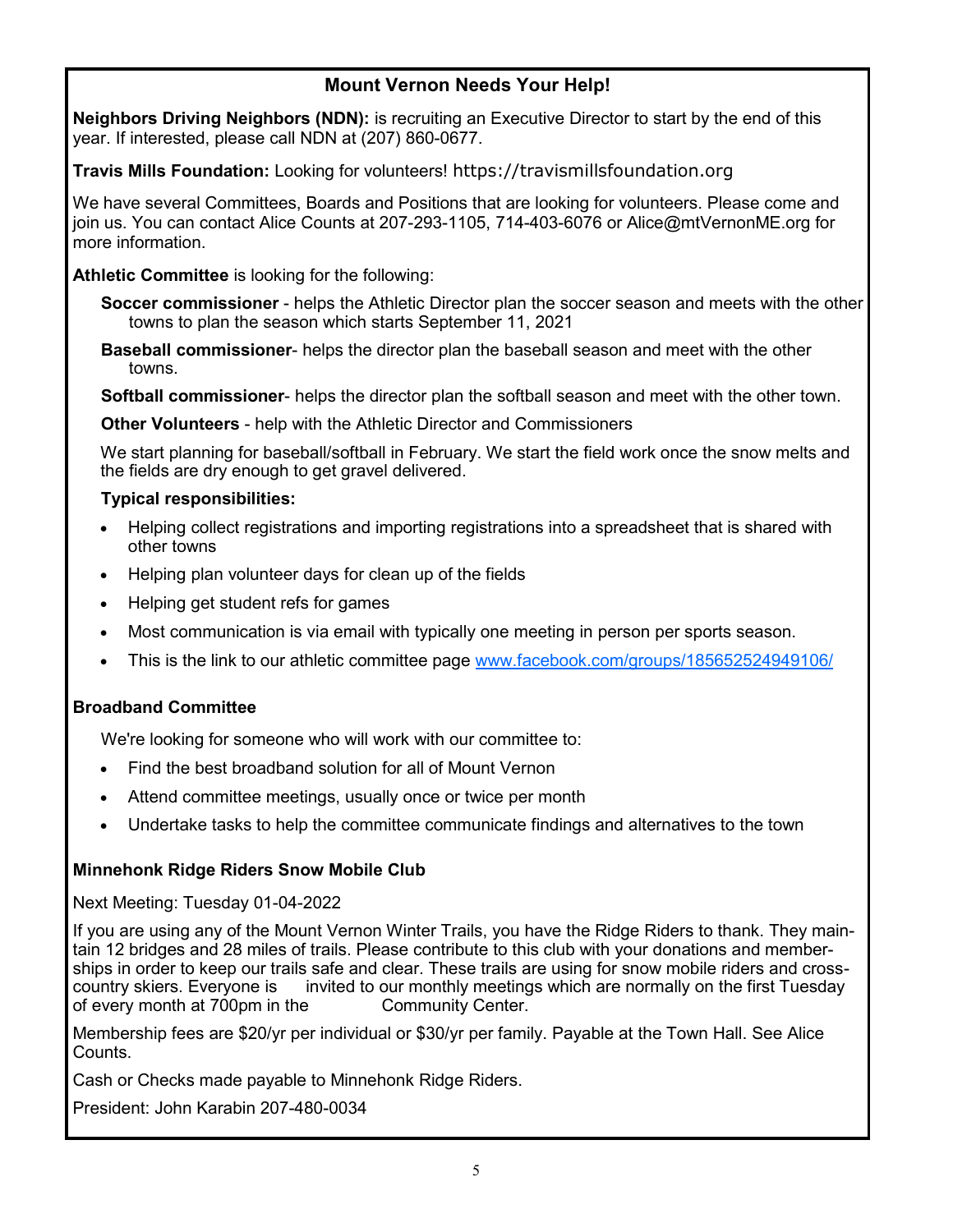### **Mount Vernon Needs Your Help! (Cont.)**

### **Budget Committee**

The Town of Mount Vernon budget committee is currently comprised of four individuals. This committee serves in an advisory capacity to the selectmen. Our task is to explore thoughts and ideas that may improve the efficiency and effectiveness of town operations.

We meet most often during the months of late February through May - generally biweekly. We communicate as information is discovered between meetings during that time. The hope of this committee is to be more informed during the rest of the year through quarterly budget updates provided by town employees and officials. New members are always welcome and I would be happy to provide information and answer any questions. Please understand, the town budget is not just about numbers. This committee uses history, experience and common sense (in addition to spreadsheets :)) to make recommendations that help Mount Vernon avoid complacency and keep us moving in a forward and positive direction.

be the lead figure in the response and recovery efforts. And before a disaster event occurs, your local Emergency Management Director will be busy behind the scenes working on disaster plans, attending meetings, organizing training and exercises for your public safety departments and providing public information on disaster preparedness.

### **Handicap Equipment Available for loan AT NO CHARGE to Mount Vernon Residents:**

Have friends visiting from out of state, have a temporary or long term need?

Mt. Vernon Rescue has a supply of hospital/rehab equipment for anyone to use at no charge. We have a hospital bed, wheel chairs, walkers, commodes, canes, crutches and shower seats. If you have need for any of these, call Pat Rawson, 293-2597 or Leslie Grenier at 293-2783 or Alice Counts (Admin Asst) at office: 207-293-1105, cell: 714-403-6076, Alice@mtVernonME.org

We ask that you keep these loaner items in the Town of Mount Vernon and return them to the Mt Vernon Rescue when you no longer have the need for them so we can loan them out to the next person.

### **Special Request**

We are missing some of our Old Town Annual Report of the Municipal Officers booklets. If anyone has some of these that they no longer want, please contact Alice at 293-1105. We would like to complete our set.

#### **Help Wanted: Conservative Non-Profit**

Seeking part-time help with website maintenance, computer generated outreach programs, newsletters, and social media. Please call Barbara at 207-293-2866 or email at SaveRightWhales360@gmail.com

**We are looking to add to our Volunteer staff. If you know of anyone that might be interested, please share. Mount Vernon would cease to exist without our Volunteer help and support!**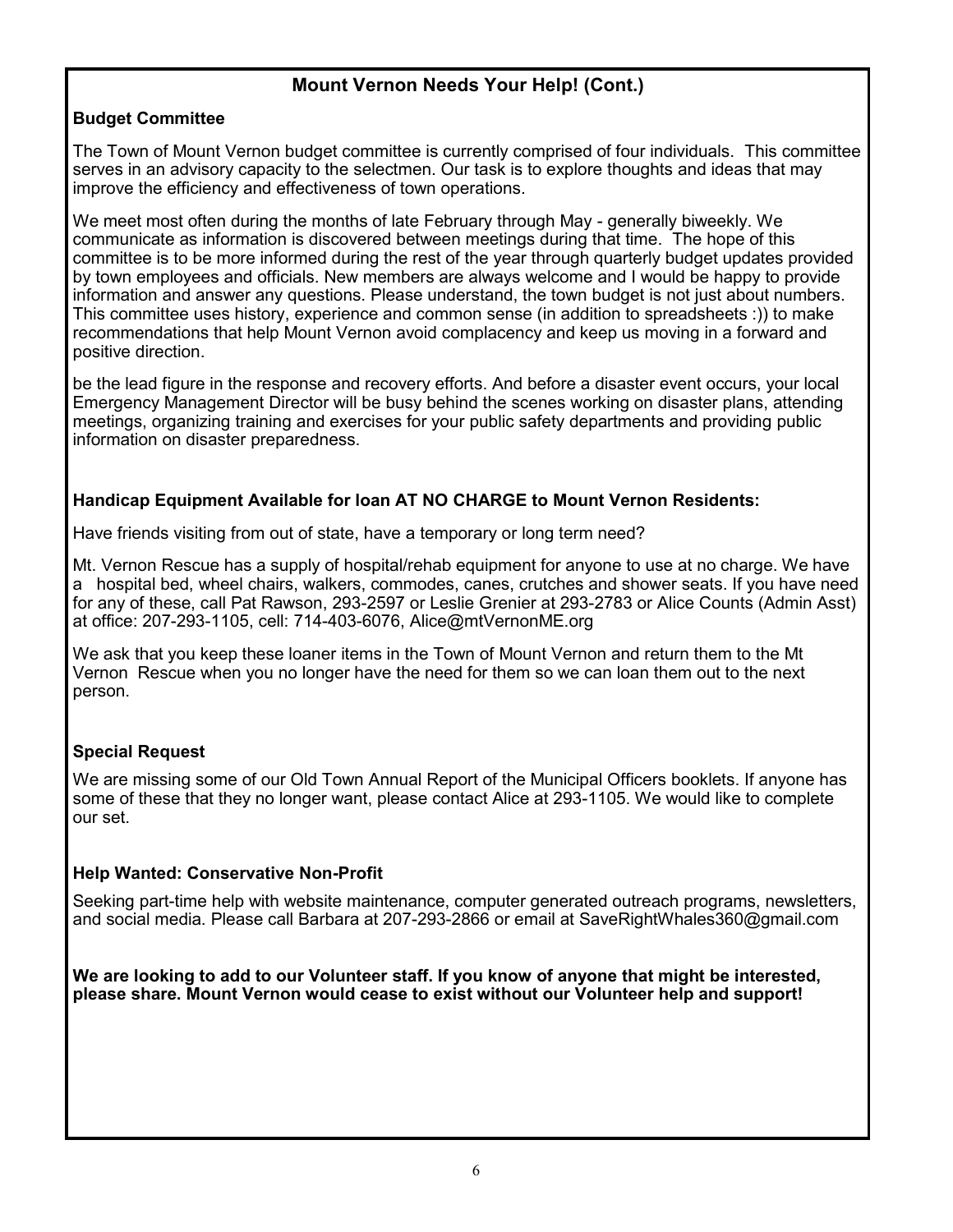# **BS From the TS**



Hello from the MTV Transfer Station!!

Couple of things I want to announce. As everyone knows our beloved Carole has retired to her recliner and has trusted me with managing the Transfer Station. So, Hello to everyone!

I will introduce myself really quick. My name is Megan, I'm a Vienna Native. I was able to experience life outside of Vienna for a few years as the military brought my family and I to Elgin Airforce Base in Florida and Schofield Barracks in Oahu, Hawaii. I missed Maine so much, I decided it was time to move home. Home is now an old farmhouse on Blake Hill. So, I'm officially a Mount Vernon resident and couldn't be prouder. I want to thank you all from the bottom of my heart for, being you? I never imagined a "Municipal Disposing Specialist," would be a job title added to my resume.

As many of you have probably seen, there is a beautiful new, cozy addition to the transfer station. This new addition is a warming shed for the bitter cold Maine winters. A huge thank you to Mac, Bob, Alice, Paul and Tom Brady for making this happen. It's been a long time waiting.

I've tried cleaning up around the transfer station, especially for the winter, to make it easy for snow removal/sanding. It's very important that we aren't bringing huge items to the donation building and leaving them outside to freeze and be in the way of the snow removal.

Happy Holliday!!

Sincerely,

Megan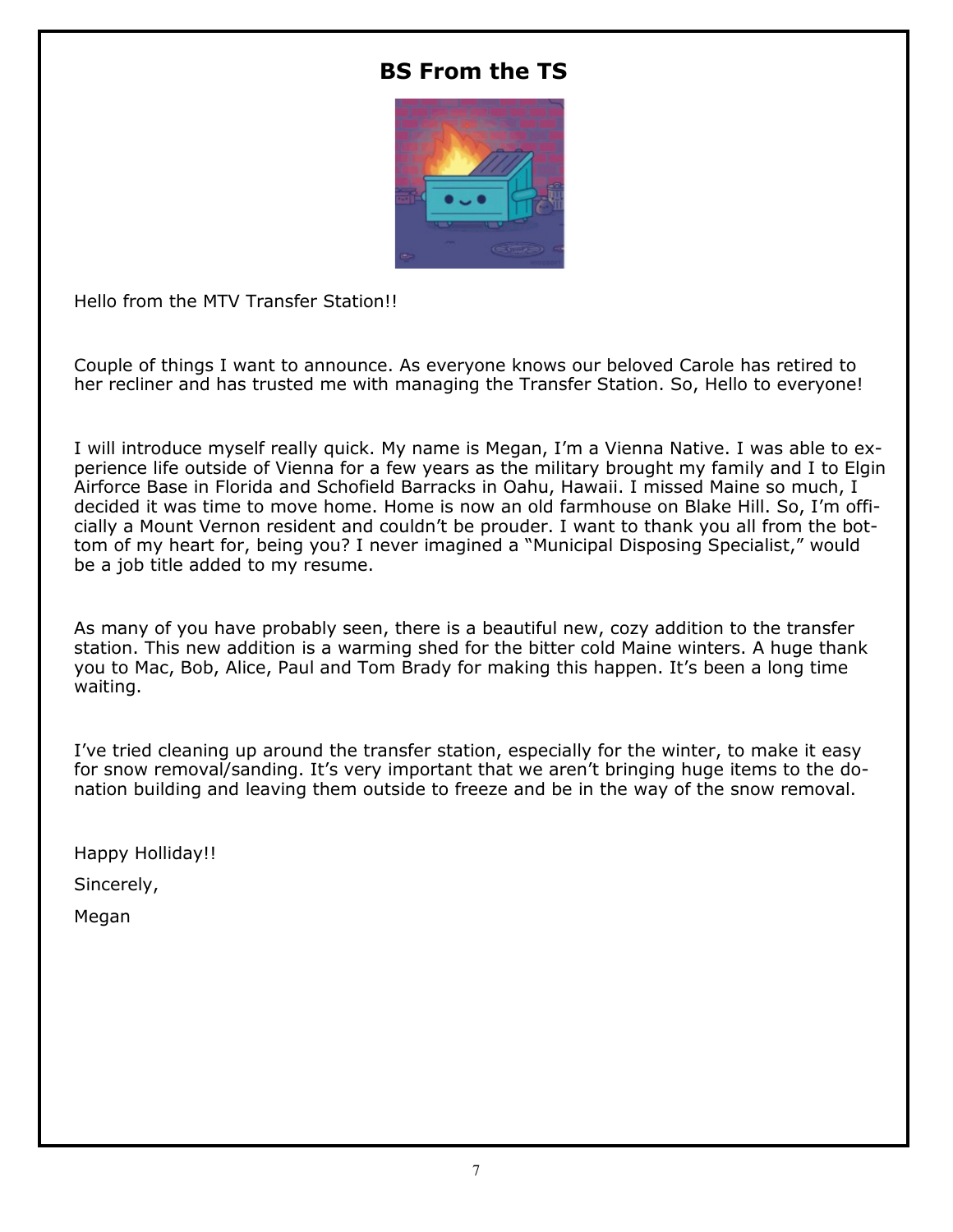# **Mount Vernon Select Board Meeting of 12-06-21**

**Board Members Present:** Paul Crockett (Chair), Anna Libby, Robert Grenier

**Support Staff & Guests:** Alice Counts (Administrative Assistant), Mark Gilbert (Ch 7), Kerry Casey (Treasurer), June Cauldwell (Community Center Chair), Greg Cauldwell (Planning Board Chair), Bill Butler (CEO), Sue Herman (Ordinance Review Committee Chair), Tom Brady, Jason Beckler (Fire Chief)

#### **Select Board Members Signed Weekly Warrant (6:30-7:00)**

#### **Meeting Called to Order**

SB Meeting was Called to Order by SB Crockett at 7:03pm

#### **Meeting Minutes of 11-22-21**

Meeting Minutes to be amended from "Select Board Approved Alice Counts Request for a new computer" to "SB Crockett was going to see about an estimate for a new computer."

Motion by SB Crockett to accept the meeting minutes as amended, 2<sup>nd</sup> by SB Libby. Motion Carried. Vote was 3-0. **PASS**

#### **Planning Board Class**

Alice Counts is Signed up to take the Planning Board Class. SB Crockett asked PB Cauldwell if he had other members that would benefit from taking this class. Jon Railo and David Sanders were mentioned as needing this training.

#### **Town Lawyer**

PB Crockett reported that David Sanders suggested we use Tom Carey since he is familiar with the area.

#### **Fire Department**

Fire Chief Beckler inquired about any complaints with regards to the new Fire Department signage. He mentioned that the sign was donated to the Fire Department by the Fire Company at a cost of \$18,000. SB Crockett assured him there were no issues.

Chief Beckler reported an incident that happened earlier today with a Big Rig that jack knifed on North Road just south of Church Road. Leonard Heavy Rescue out of Lewiston was called in and mentioned that the Town should bill for the Fire Departments time as the insurance will cover this. In addition, Apparatus is covered at \$200/hr. Treasurer Casey stated that we should make a policy to bill non-resident vehicles which require the use of our Town services. The Heavy Rescue operator offered to help the Town with our billing. Treasurer Casey would like a copy of whatever is submitted to the insurance company. DOT and DEP were involved as there was fuel spillage.

#### **NIMS – National Information Management Systems**

Chief Beckler mentioned that the FEMA and Maine Forestry require NIMS compliance as a condition to qualify for their Grants as do many other government entities. Future Federal money is in jeopardy if we are not NIMS compliant.

#### **XMAS Lights**

June Cauldwell requested permission to hang lights on the Community Center and Rescue buildings. She also asked Chief Beckler if he would like to decorate the Fire Station as well.

Motion by SB Crockett that the Select Board has no objection to XMAS lights, 2<sup>nd</sup> by SB Grenier. Motion Carried. Vote was 3-0. **PASS**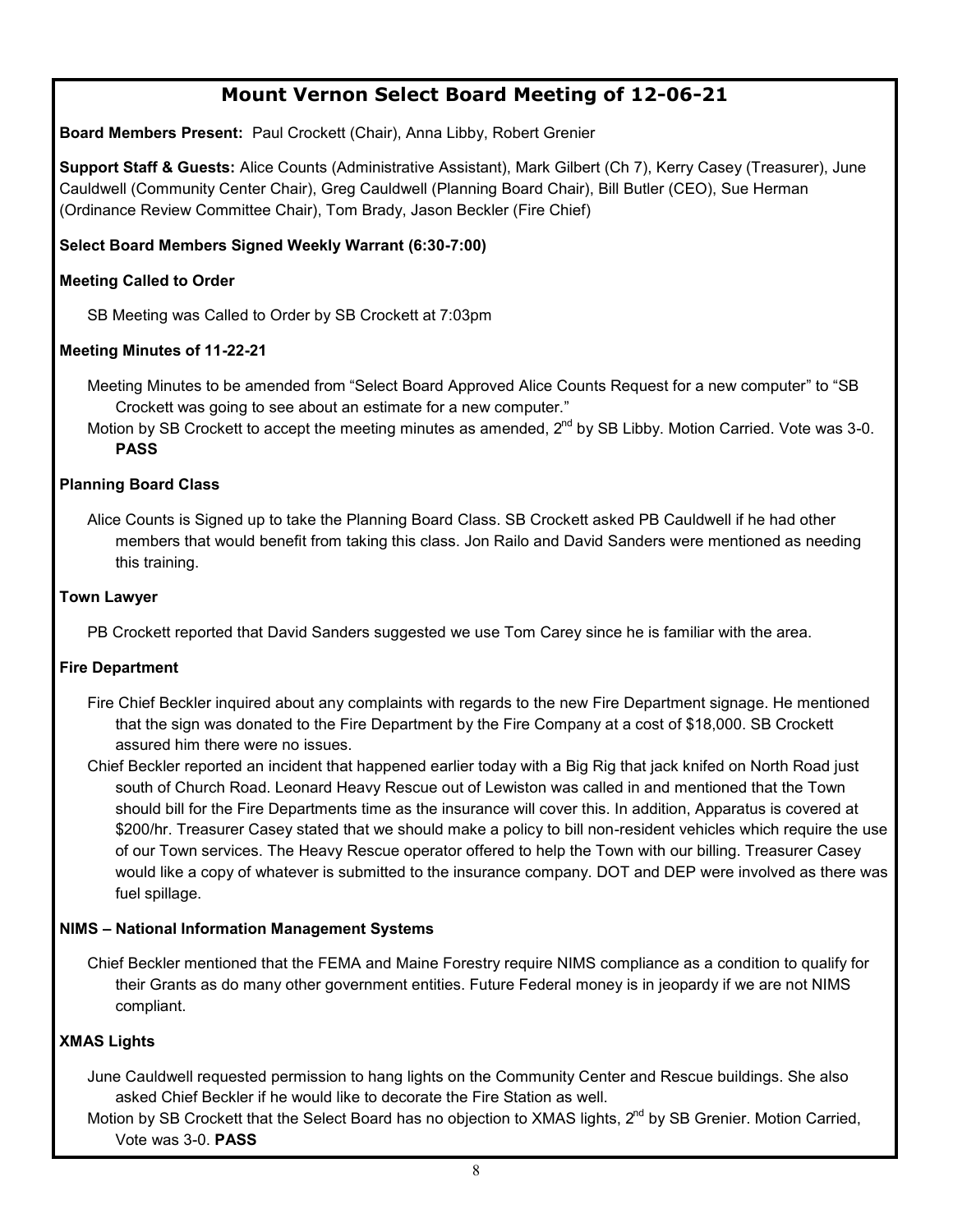# **Mount Vernon Select Board Meeting Minutes of 12-06-21 (Cont.)**

#### **Road Closures**

SB Crockett reported that they will vote to close portions of the following two roads to winter travel: Cottle Hill

Mooar Hill

#### **Policy Updates**

Kerry Casey reported that she would like to combine some of the Policies into the following categories: Financial Personnel

Smoking, Drug & Alcohol

#### **Ordinances – Possible updates for the Ordinance Review Committee (ORC) to work CEO Bill Butler Reported the following:**

- **Definition of Structure.** Town should consider rewriting the structure definition to exempt seasonal and portable items such as lawn chairs, tables, unsheltered fire pits, satellite dishes. This definition needs to be tightened up. For example Campfire Pits have a setback of 100 feet, but then they will want to add pavers and then possibly a roof and before you know it you have increased the impervious area. Currently the pit would have to be removed unless established before 1989. How is going to chase this down for each noncompliant fire pit? Is this really what we want our CEO to be spending his time on? Bill mentioned that the Shoreline Zone has no minimum size unlike the 100 sqft minimum elsewhere. Bill would like to exempt Seasonal Use Fire Pits. He further mentioned that anything affecting the Shoreline should go to Collin Clark for his feedback. SB Crockett asked ORC Herman to have her team look at this. ORC Herman stated that in 2009, the DEP told her that Shoreline Structures had no minimum size and were not allowed within 100 feet of setback
- **Front Steps.** China's land use ordinance allowed for 3 foot by 6 foot .footprint for the installation of front steps even if the steps encroached into a buffer setback. The town should consider the same.
- **Seasonal Docks.** Seasonal docks should be delegated to the CEO for permitting regardless of size, length, or configuration. Another area of concern is Docks turned into Decks. Again is this where we want our Towns efforts to be spent, inspecting properties for these type of non-compliance that is everywhere on every property on every lake? PB Cauldwell stated that the ordinance only allows for a 4 foot wide dock section but in reality, manufacturers are all making their docks 4 foot 2 inches and greater. Standard width needs to be updated. Bill mentioned that state guidelines require docks to be permitted by the CEO. but CEO can also manage seasonal if the Planning Board agrees under the current ordinance. Planning Board needs to make finding regarding extension at Public Hearing. ORC Herman stated that she received a lot of push back when she tried this in the past.
- **Well Setbacks.** I have seen where drilled wells too close to another well can cause a fracking effect to occur. In China we had a 10 foot setback from side and rear property lines and maximum extent possible from the water body. This needs to be looked at further.
- **Non-conforming Structure.** DEP guidance interprets a non-conforming structure as only that portion of the structure less than 100 feet to the water body. Our definition should be revised to reflect DEP guidance. ORC Herman voiced her doubt that the State would allow this. ORC Herman stated that the DEP minimum guidelines where taken directly from the state and would need to be looked into further.
- **Recreational Vehicle Definition.** This definition should be improved to clarify the RV is road worthy (good serviceable condition) in order to qualify as a vehicle and not a structure. Bill stated that a Travel Trailer is not a structure if it has wheels, is road worthy and registered, else it becomes a structure.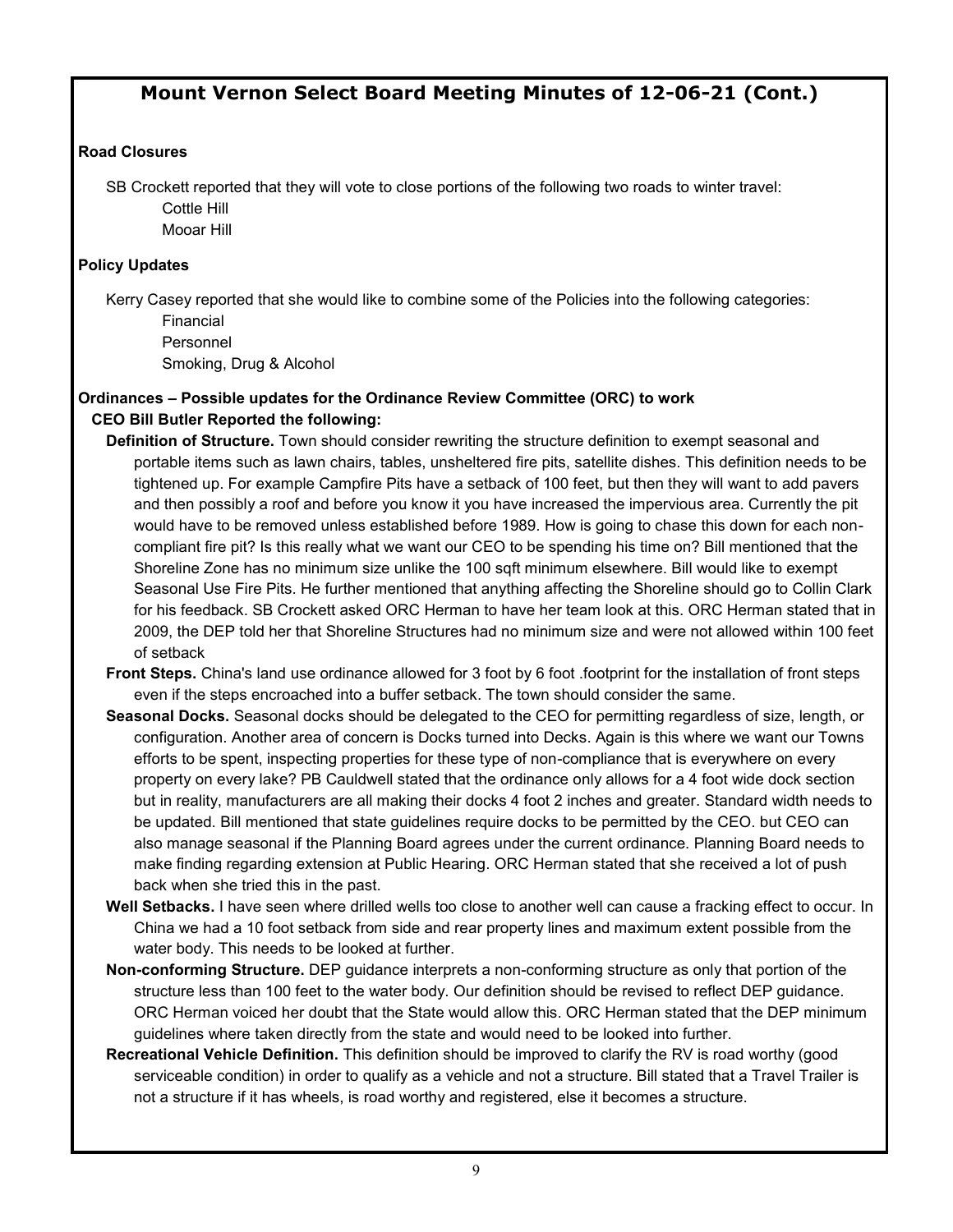# **Mount Vernon Select Board Meeting Minutes of 12-06-21 (Cont.)**

**The ordinance** currently allows applicants to submit planning board applications directly to the planning board bypassing the code officer. The ordinance should be changed to require submittal of the application to the code officer or his/her designee so it can be reviewed for application completeness and scheduling for the agenda. This will also give the code officer the opportunity to provide copies of the application to the planning board prior to the meeting. PB Cauldwell, agreed that this would make both of their jobs easier and streamline the process. CEO Butler stated that there would need to be a positive finding on each item by the Planning Board, but that he would in no way dictate to the Board what they should do, he would only give his recommendations. ORC Herman agreed that the Planning Board needs to make a finding that application is complete. PB Cauldwell would like to run this by the Planning Board first so that all are in agreement.

- **Backlot Driveway or Flag Lot width –** Part of the table is missing in Section 9D p.172 for the minimum width. ORC Herman found the reference in the 2009 (White) Land Use Ordinance to be 30 feet minimum width. Admin Asst Alice Counts to check the formatting of the table in the new update.
- **Rural Areas** –SB Grenier inquired about allowed uses in the rural areas. SB Grenier questioned whether a permit was needed if it was an allowed use. ORB Herman stated allowed uses would still require a permit. She made an example of a small scale industrial operation which would be allowed if under 1600 sqft but would still need a site plan approval from the planning board.

**Home Occupations** – are only allowed if they are operated in the home or attached to the home. Additionally, on the topic of docks, I checked a few other local ordinances for comparison:

Readfield - no permit required

- Belgrade: wharves, piers, and docks shall comply with all applicable local, state, and federal regulations;
- Fayette only permanent pier needs permit and no dimensional requirements. Also says: F: The facility shall be no larger in dimension than necessary to carry on the activity and be consistent with existing conditions, use and character of the area.

#### **Solar Farms**

- SB Crockett went on the record, the Ordinance Review Committee needs to look at the possibility in support of this for incoming tax revenue. This will go in front of the Town for approval. There needs to be differences between the requirements for small scale versus commercial scale. SB Crockett recommends lessening the restrictions to make it easier to obtain. ORC Herman stated her concerns were Visual Impact, buffers, setbacks, Glare and Decommissioning. For larger scale you would need 3 phase power She asked if the Town wants to add restrictions. SB Crockett said No, we don't want to legislate it out of existence. ORC Herman mentioned that they would need to research whether a Public Utility Facility would be allowed in a rural area. SB Crockett said we should follow general building practices. ORC wants to be proactive. Treasurer Casey mentioned that Belgrade has a moratorium.
- Bill commented that "the ordinance would currently require planning board approval for any solar farm. The primary issues are access control, stormwater management, adequate perimeter vegetated buffers, fire hazards, and reflection distractions near major highways. The solar arrays are classified as a structure therefore the total structure coverage would be applicable. Tweaking the ordinance to exempt solar arrays from the definition of a structure might be useful."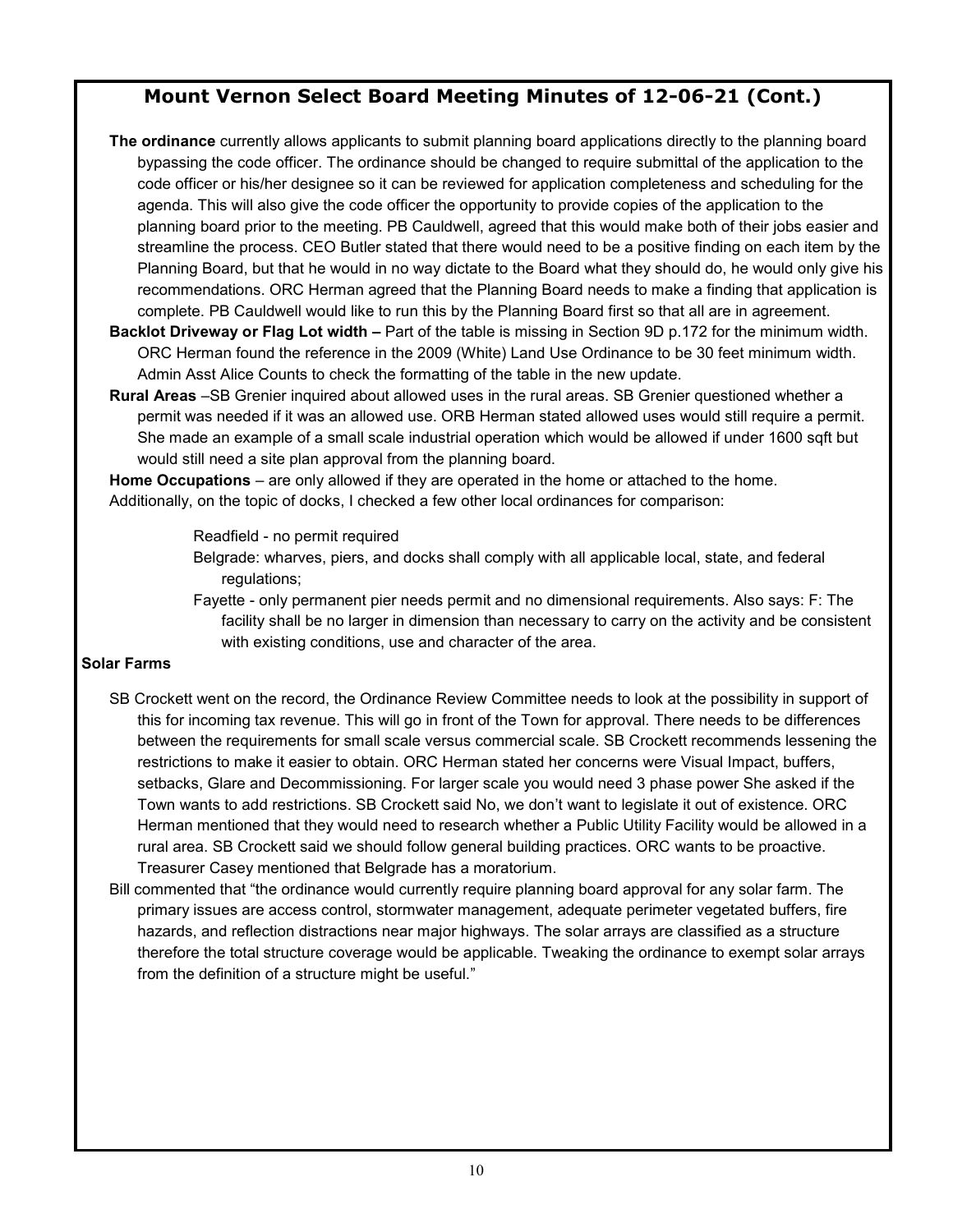# **Mount Vernon Select Board Meeting Minutes of 12-06-21**

#### **Fire Works Ordinance**

SB Crockett stated that this has become a huge problem. He suggested putting something in the Ordinance although it would not be enforceable but would hopefully be a distraction and should make an exception for the fourth of July and New Years Eve. Treasurer Casey asked whether or not civil action could come out of an ordinance. ORC Herman did not think so. CEO Butler said this would fall under the State Law Title 17 §2802, Miscellaneous Nuisance which can be tricky to use. SB Crockett asked ORC Herman to look into this.

#### **Water Extraction Ordinance**

SB Crockett tabled this under Select Board can look into this further. ORC Herman requested to have authorization for an MMA account. SB Crockett volunteered to make this happen.

#### **Emergency Manager**

We are still looking for someone to fill this spot. SB Libby reported that Mike Wenzel has shown interest in this position.

#### **Blake Hill Rd Bridge project**

Alice Counts reported that she reached out to the Engineering Department at the University of Maine at Orono to see if there was interest for their students to look at this project. The Engineering Department responded and are looking at the 2022 schedule.

#### **Mail Box Regulation**

SB Crockett penned a letter to the Belgrade Postmaster regarding an incident whereby a resident was asked to raise her mailbox to a height of 58 inches to accommodate the postal carrier's new truck. It currently is at 43-1/2 inches within the acceptable range between 41 and 45 inches. Although this is not within the Town's jurisdiction, he wanted to pass on this elderly residents concern as she depends on her mail to get and pay her bills.

#### **Transfer Station**

SB Crockett reported that the Transfer Station will be closed on Christmas Day.

Tom Brady has obtained a bid from Hammond Lumber and negotiated a 10% discount for a Manager's Shed. Alice Counts provided two more bids. All bids are for an 8x12 Smart Siding. Windows would need to be added as follows:

Hammond Lumber - \$2475 after 10% discount, including delivery.

Hillview Mini Barns - \$2760 base price, delivery not included

Tuff Shed - \$3768 base price, delivery not included

- SB Crockett asked Treasurer Casey where we currently stood with the Transfer Station Budget. The Treasurer reported that we should be at 46% and are currently at 32% so are doing very well so far this year.
- SB Crockett asked Tom Brady if he would be willing to install the windows, Tom agreed.
- SB Crockett motioned to allow up to \$3500 for the purchase of the shed from Hammond to include 2 windows. 2 nd by SB Grenier. Motion Carried, Vote was 3-0. **PASS**

#### **TRIO–**

SB Grenier asked where we are with regards to Trio. SB Crockett said he wasn't able to look at it yet and tabled it until next meeting.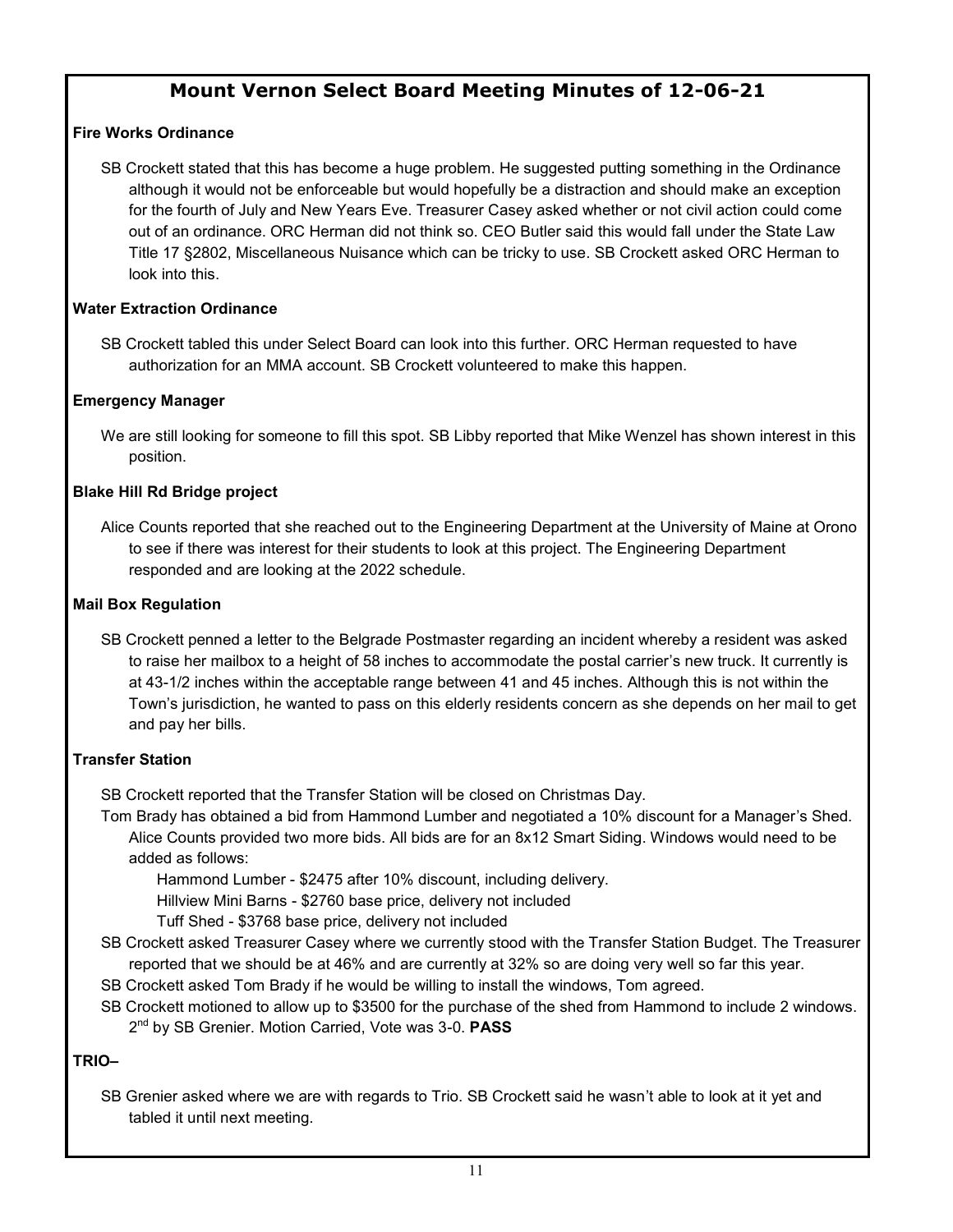# **Mount Vernon Select Board Meeting Minutes of 12-06-21 (Cont.)**

# **Other Business**

#### **Planning Board Training**

The Select Board approved Alice Counts' request to attend the Planning Board training.

#### **Fire Station Paving**

Fire Chief Beckler needs new pavement in the Fire Station parking area and is wondering if this can be added to the paving contract. PB Crockett said he would get Road Commissioner Lee Dunn to look at this and get bids in before the budget is in and include it.

# **Adjourn**

Motion by SB Libby to Adjourn at 9:07, 2nd by SB Grenier, Motion Carried. Vote was 3-0. **PASS**





**KEEP·A·MOUNT·** VERNON¶ **FAMILY** WARM¶ **THIS** WINTER¶

# **DONATE-TO-THE¶ MOUNT·VERNON·COMMUNITY¶ PARTNERSHIP'S¶ FUEL·ASSISTANCE·FUND¶**



You may send your checks to the Community Partnership (made out to MVCPC) and mail them to Sandy Wright, 1664 North Road.

We work with the Board of Selectmen's General Assistance Manager·and·the·Food·Bank\*·to·help· people who need fuel or firewood.¶ 1

e-needing-fuel-assistance-must-apply-to-<br>ve-before-assistance-can-be-given.--For-(\*Pea the ab more information, contact-Sandy-at-293-2582-or-<br>sowright@fairpoint.net-<mark>..</mark>\fl  $\mathbf{q}$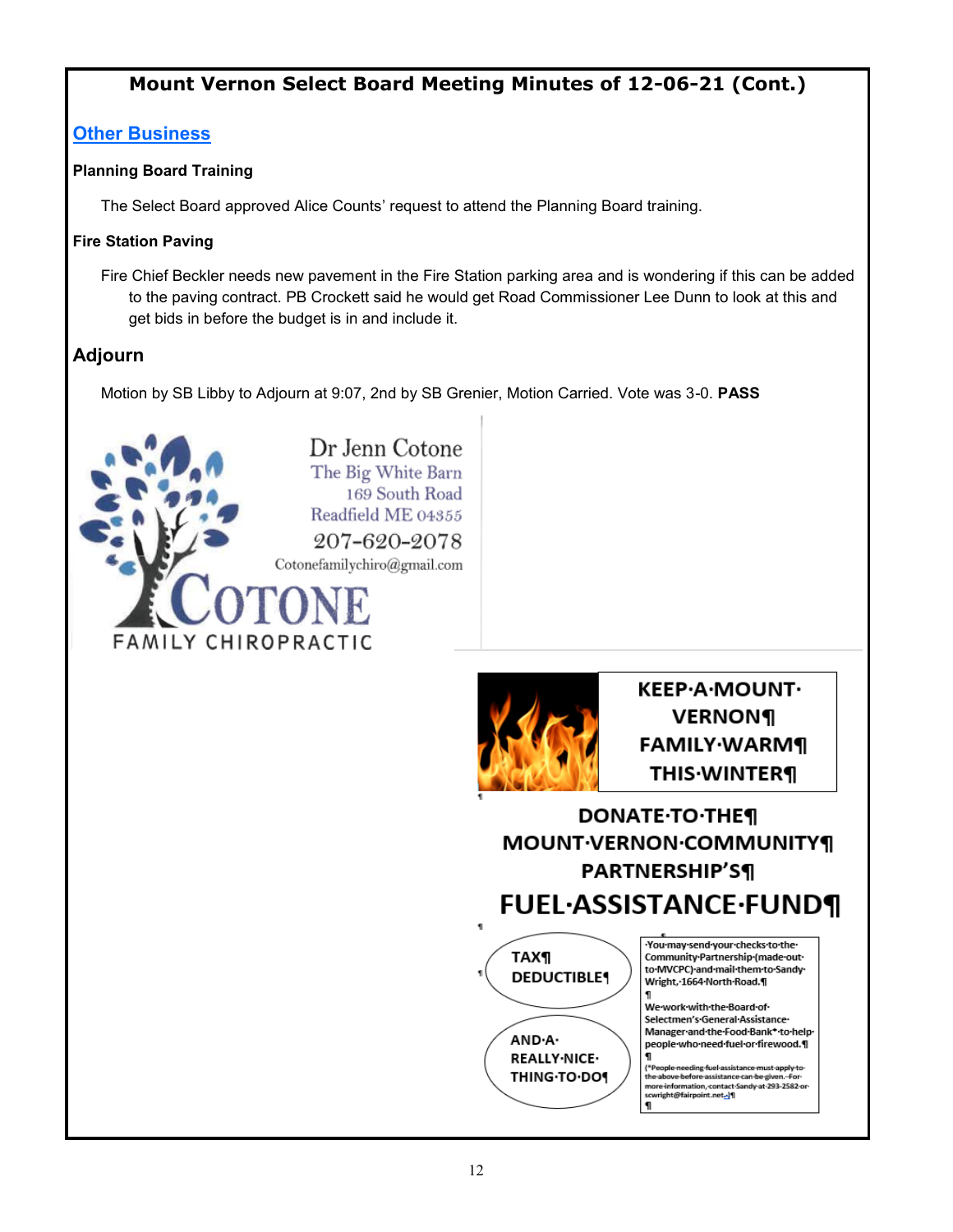# **Mount Vernon Select Board Meeting Minutes of 12-20-21**

**Board Members Present:** Paul Crockett (Chair), Anna Libby, Robert Grenier

**Support Staff & Guests:** Alice Counts (Administrative Assistant), Mark Gilbert (Ch 7), Kerry Casey (Treasurer), Sue Herman (Ordinance Review Committee Chair), Michelle Pino, Heather Roberts, Fred Webber

**Select Board Members Signed Weekly Warrant (6:30-7:00)**

#### **Meeting Called to Order**

SB Meeting was Called to Order by SB Crockett at 7:03pm

#### **Meeting Minutes of 11-22-21**

Meeting Minutes to be amended from "Select Board Approved Alice Counts Request for a new computer" to "SB Crockett was going to see about an estimate for a new computer."

Motion by SB Crockett to accept the meeting minutes as amended,  $2<sup>nd</sup>$  by SB Libby. Motion Carried. Vote was 3-0. **PASS**

#### **Road Closures**

SB Libby motioned to Close Cottle Hill Road from Karabin to Karabin property and Mooar Hill from the Dump to North Taylor Road for the Winter, 2nd by SB Grenier. Motion Carried, Vote was 3-0. **PASS**

#### **Public Hearings**

Remote Meeting Policies – it recently came to the Select Boards attention that each Committee/Board needs to adopt its own policy for Remote Participation/Zoom Meetings. Earlier on during the global pandemic, the Governor decreed an emergency that allowed for boards and committees to hold such meetings, however now that the emergency declaration has expired, the legislature, passed a law that allows such meetings to continue, but with certain restrictions or requirements. Once this policy has been voted on and approved, it came be shared with other town boards and committees so they can word smith it for their specific area.

Remote Meeting Policy for the Select Board (SB)

SB Libby motioned to accept the Select Board's Remote Meeting Policy as written, 2<sup>nd</sup> by SB Grenier. Motion Carried, Vote was 3-0. PASS

Remote Meeting Policy for the Ordinance Review Committee (ORC)

ORC Webber motioned to accept the Ordinance Review Committee's Remote Meeting Policy as written, 2nd by ORC Pino. Motion Carried, Vote was 4-0. PASS

#### **Policy Updates**

Kerry Casey took a stab at the following Policies but needed more information on the definition of Part Time and Regular Part Time Employees and what that means as far as holiday pay verses Paid Time Off

(PTO). This needs to be looked into further and will be discussed at our next Select Board Meeting. Financial Personnel

Smoking, Drug & Alcohol

#### **Emergency Manager**

Mike Wenzel has accepted this position.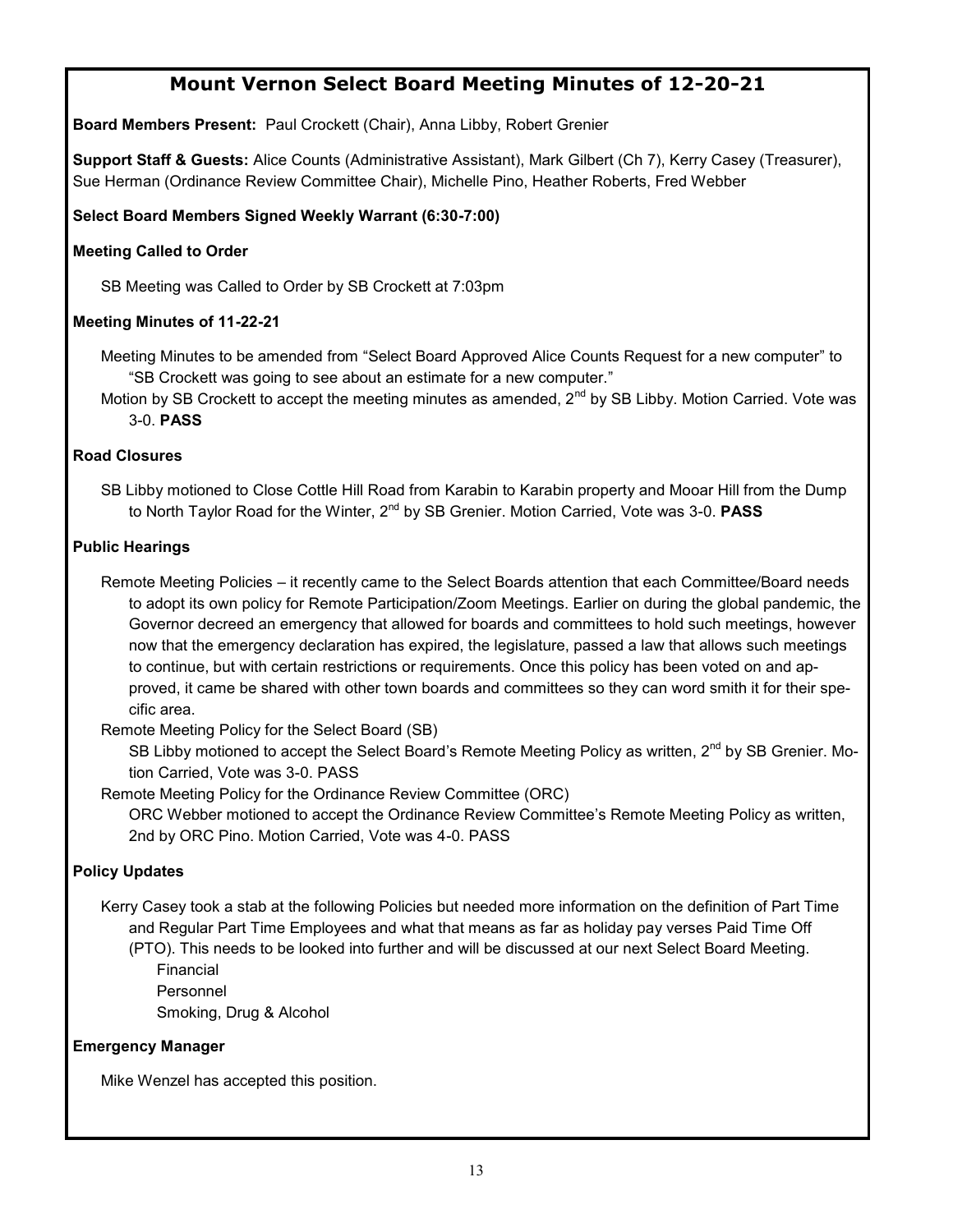# **Mount Vernon Select Board Meeting Minutes of 12-20-21 (Cont.)**

#### **Blake Hill Rd Bridge project**

SB Crockett has reached out to a few companies for bids.

#### **Transfer Station**

SB Crockett reported that the Transfer Station will be closed on Christmas Day. The Shed was delivered to the Transfer Station. Windows have been purchased for the shed and Tom Brady will install them.

#### **TRIO –**

SB Crockett is still looking into gathering data from other towns. Discussion will continue next meeting.

### **Other Business**

We received a request from a Fayette Property Owner to be released from Fayette jurisdiction and annexed by the Town of Mount Vernon. The reasons stated included geographic considerations, practical considerations, and basic principles of community, citizenship and residency.

### **Adjourn**

Motion by SB Libby to Adjourn at 8:15, 2nd by SB Grenier, Motion Carried. Vote was 3-0. **PASS**

# **FREE INCOME TAX SERVICES**

The AARP Tax-Aide program provides free Federal and State tax return services. Tax-Aide volunteers are trained, tested and certified by the IRS to prepare returns for low and moderate income taxpayers, with particular focus on those over 60, but all are welcome!

Low income taxpayers should note that the only way they can receive the Maine Property Tax Fairness Credit and the Sales Tax Fairness Credit is to file a Maine Income Tax return. Even if you pay no income tax you may be eligible for these credits. These may be worth several hundreds of dollars, depending on your circumstances.

vCovid-19 measures will be in effect at all sites. Taxpayers may be asked health-related questions. Masks will be required. Social distancing will be maintained as much as possible.

The free tax services are provided by appointment only by calling January  $4<sup>th</sup>$  or later and are available at the following sites:

The Dr. Shaw Memorial Library in Mount Vernon (call 293-2565 when the library is open on Saturdays, Mondays and Wednesdays). Tax dates are Tuesdays, March 1, March 15 and March 29, with April 12 as an additional day if needed. This site is intended primarily for Mount Vernon and Vienna residents.

The Cohen Community Center in Hallowell (call 377-8840 Monday through Friday, 11:00 am – 6:00 pm). Tax dates are Wednesdays and Thursdays, February 2 through April 14.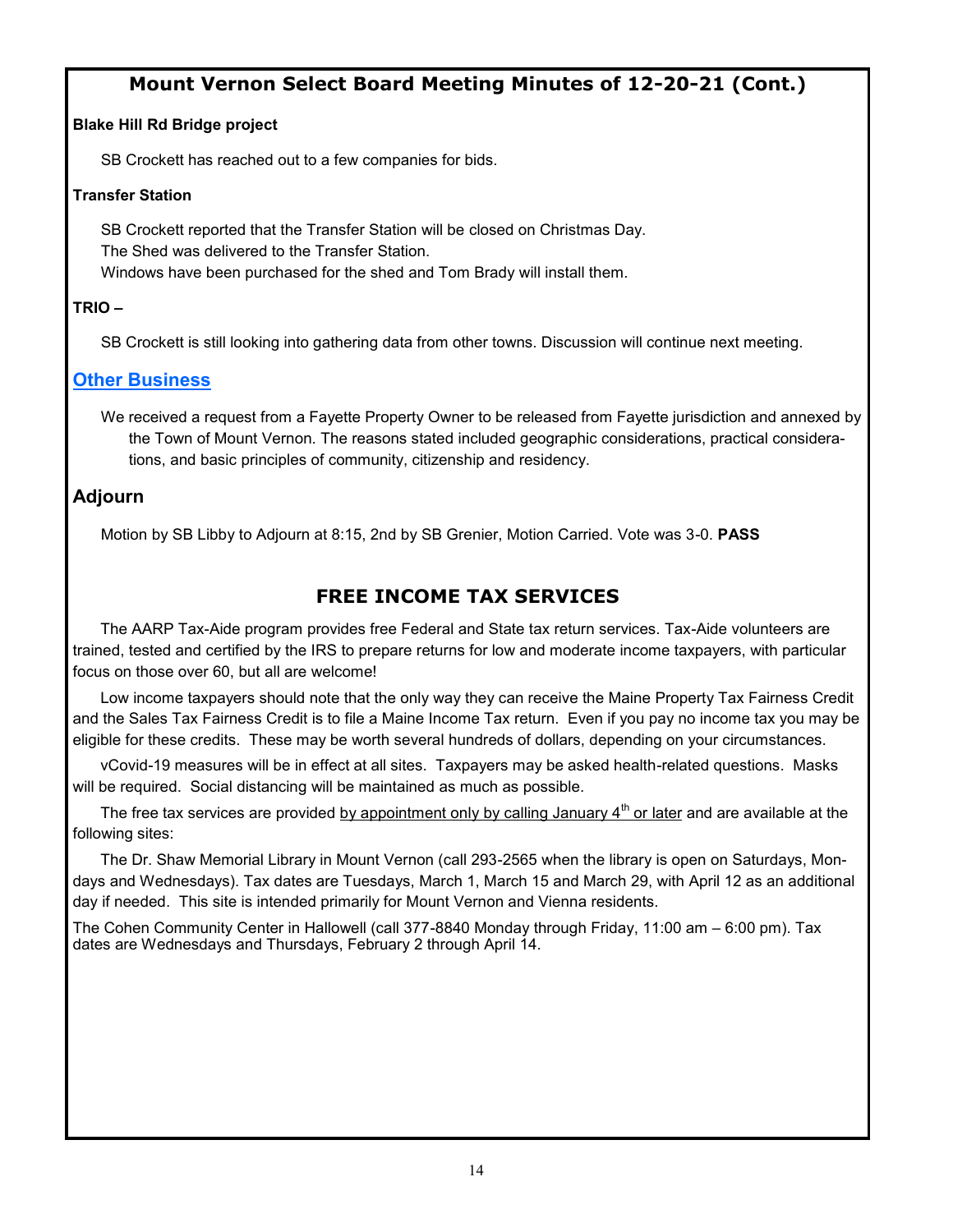# **Broadband Committee**

As 2021 ends, the Broadband Committee has been working with the Select Board for two years, studying options for bringing adequate broadband services to every home in Mount Vernon. The challenges and opportunities are complex. The broadband goals, endorsed by the Select Board, are critical to the welfare of families and the town itself.

During this first phase, the Committee has also been studying the context as well, both funding sources and pathways whereby town members can support the successful building of broadband services. Recently the Committee has established three working groups to generate recommendations for the town in the areas of i) technologies; ii) finances; and iii) communications (see below).

The Committee has been nudged along by i) town members sharing examples of both the costs and limitations of their current services. Other incentives to move ahead include: ii) the availability of substantial state and federal funding opportunities; and iii) reports of other Maine towns and regions moving ahead on parallel paths, within the Western Kennebec Lakes Community Broadband Association (WKLCBA) and other towns independently.

In the first quarter of 2022, town members will see the Committee working on two priority goals. First (communications) you'll see more opportunities to learn about and participate in Broadband town and household planning using Zoom, email and website media. See the Announcements page of this Newsletter for dates and times of the Committee's Zoom meetings.

To strengthen communications about Mount Vernon's broadband options, the Committee is asking town members to share their email addresses to improve the Committee's mailing list. It provide updates about broadband options and frequently asked questions (FAQs) on the town website in the coming months.

You can contact Alice Counts ([alice@mtvernonme.org\)](mailto:alice@mtvernonme.org) to obtain the Zoom link to the Committee's biweekly Zoom meetings (see Dates to Remember on Page 2 of this Newsletter). To discuss Mount Vernon broadband issues real time you can contact our Chairperson ([william.h.rosenberg@gmail.com\)](mailto:william.h.rosenberg@gmail.com).

In the months ahead, we hope you will consider become engaged in Broadband discussions and preparations leading up to the spring Town Meeting. At that time, town members will be asked to authorize a pathway forward. 2021 has been in many ways challenging for everyone in town. It has also been a time of coming together for mutual support. 2022 promises as well to be challenging. The Broadband Committee thanks the town members, the Select Board and the state for their support of these. The Committee wishes each member of Mount Vernon (year round and summer residents) a prosperous 2022.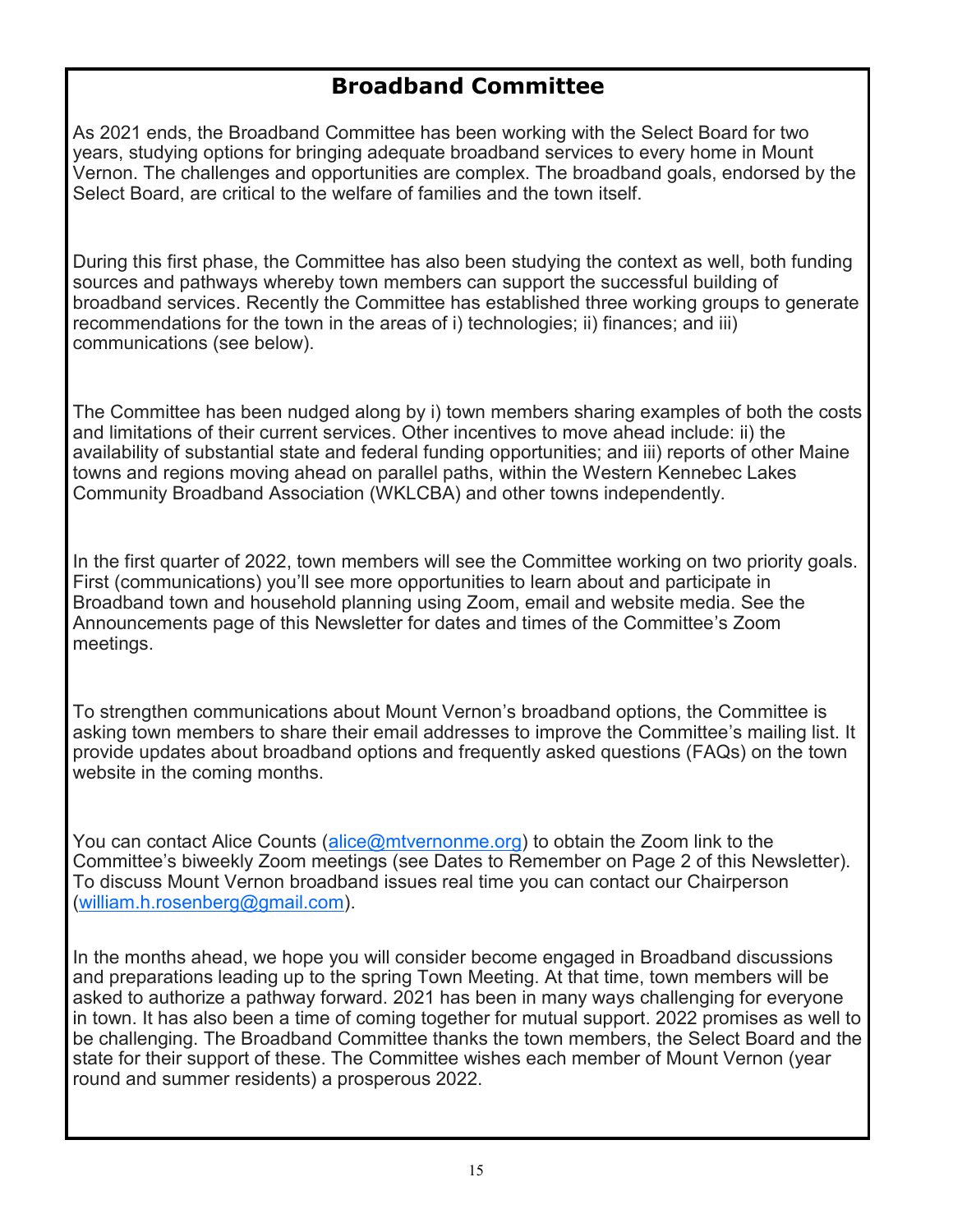### **Dr. Shaw Memorial Library January, 2022** Submitted by Mary Anne Libby

"Hyacinth loved the library. Walking through those heavy wooden doors and breathing in the smell of books always gave her a feeling of possibility, as if the whole world were waiting for her to discover it."Karina Yan Glasen, The Vanderbeekers Make a Wish

**Our Usual Reminder During the Winter Months: On days when we are open (Monday afternoons, Wednesday mornings and afternoons, Saturdays), we pay attention to possible bad weather and difficult traveling conditions. If there is snow or ice coming our way, please keep checking our library Facebook page, or call us during our regular hours — before you get in your car to drive here — to see if we are open, or perhaps closing early! Stay safe, everyone.**

**Tax Help Days**: Our Tax Gurus David and Christine are starting preparations for our annual Tax Help Days for Mt Vernon and Vienna residents. David says people can start calling for appointments as of January 5<sup>th</sup>. We will schedule our appointments on days when we aren't open, so we don't have too many people in the building. The dates scheduled are March 1, March 15, and March 29. If necessary, David can set up another day in April. We require masks when you are in the building, and when you call to make an appointment, we will ask for your phone number and address, so we can send you the required paperwork and instructions, and so we can call you if we need to reschedule due to weather. We are so thankful to our wonderful AARP volunteers David & Christine for their hard work and commitment to this service.

**Patron records**: Please let us know of any changes to your phone number, address, or email so we can keep our records current and know how to reach you when we have materials reserved for you or want to reach you about other services. Thanks!

Alice will continue to make some **story videos** each month through the winter, based on a new theme each month, and will also devise some more **Take & Makes** to keep our young patrons interested in new (small) projects. Let us know if you want to sign up for those Take & Make kits. We'll post the videos on our Facebook page!

**February Frolix:** Interested in some outdoor winter activities like sledding, skating, or snowshoeing? Would you like to try some gentle chair yoga? How about a book signing by a local artist who illustrated a children's book that came out this year (*The Deer Man*)? The local Aging In Place Committee is working with us to sponsor various events throughout the month of February, for folks of all ages. We are also thinking of small Take & Make bags of crossword puzzles, Sudoku games, maybe some coloring pages, and possibly a Maine trivia page, for folks to work on at home. We are considering more activities. There will be a schedule of events coming out soon, and you will be able to contact the library to sign up for activities. We weren't able to do the Frolix last year due to COVID, but we are planning safe, physically distant activities for this year, and hope that we can reach people of all ages who would like to participate. We will pull it together, due to the efforts of the committee, the library, the Community Center, and lots of volunteers!

I am reading two novels right now: Robert Dugoni's The World Played Chess, which features some veterans from the Viet Nam War as well as a young person just trying to put together the next steps in his own life, and Whereabouts by Jhumpa Lahiri – a quiet book about living an ordinary life, community relationships, and a woman trying to find her role in it all. What are you reading, as the cold strengthens, and we see the slow return of light?